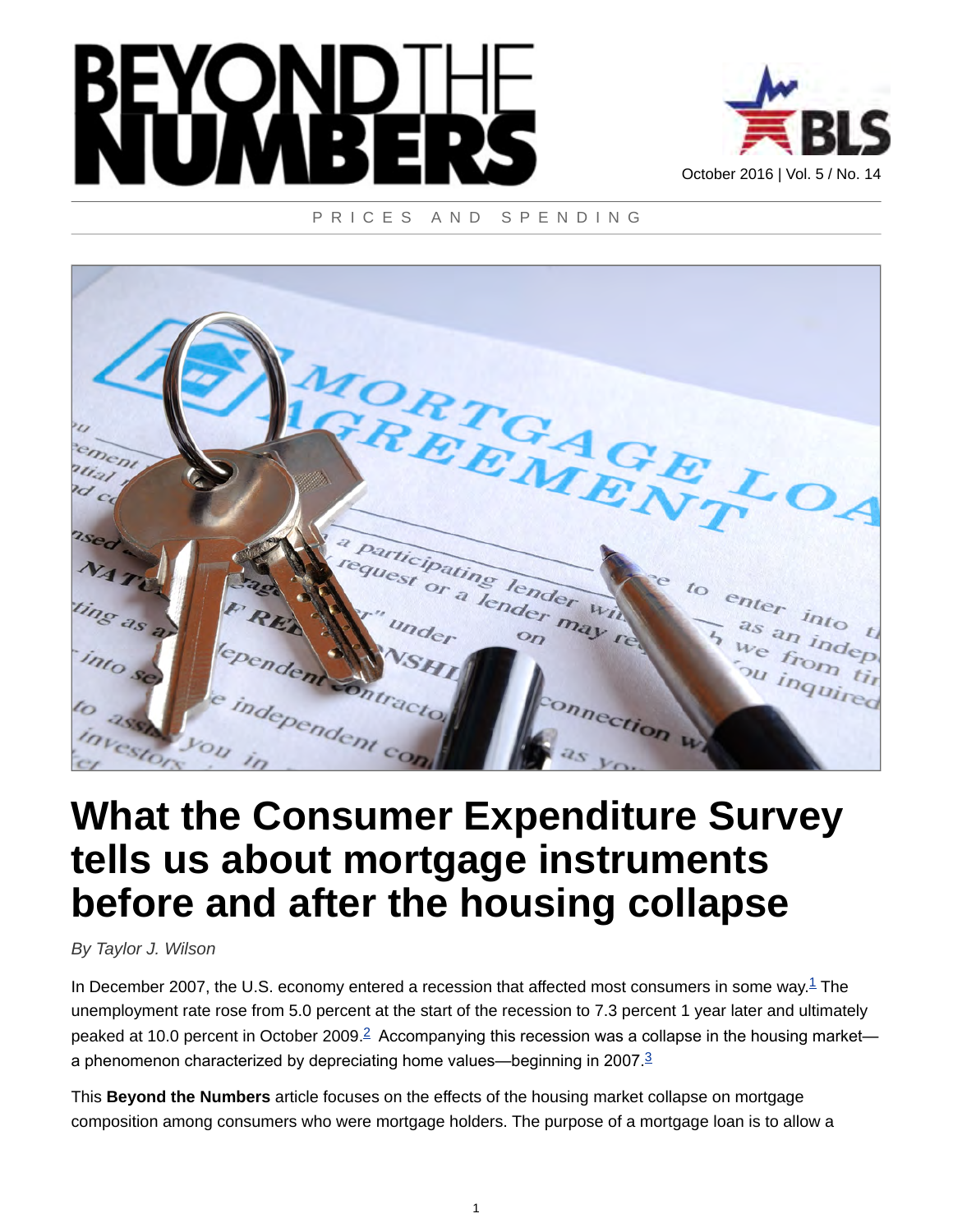consumer to purchase a property by borrowing against future income at a price (the interest rate). There is, of course, inherent risk associated with taking out any loan, but the amount of risk depends on the terms of the contract reached between the lending institution and the consumer. The article uses data from the Consumer Expenditure Interview Survey (CE) to describe how the composition of mortgage contracts changed between 2004 and 2014. Following are the main findings:

- Activity in the mortgage market fell after the collapse in the housing market.
- After the collapse, consumers moved away from risky mortgage instruments in favor of less risky ones, both as a percentage of all mortgages taken out and in absolute terms.
- Fixed-rate mortgages (FRMs) are much more popular than the non-fixed-rate alternatives, regardless of the period examined.
- Consumers tend to prefer longer term mortgage contracts.

### **Description of mortgage data in the CE**

<span id="page-1-0"></span>The CE collects characteristic information about each mortgage, including the length of the term, the interest rate, and the original mortgage amount. A fixed-rate mortgage (FRM) is a type of loan such that the interest rate remains fixed over the life of the loan. An adjustable-rate mortgage (ARM) is a type of loan such that the interest rate changes on the basis of some predetermined schedule over the life of the loan. For the purposes of this article and because of the way the CE data are collected, ARMs are put in the same category as other atypical mortgage instruments. From these characteristics, it is possible to identify various mortgage instruments held by consumer units $4$  (CUs). Table 1 presents the number of mortgages reported, by mortgage instrument, in a 10year pooled sample of CUs interviewed from 2004 to 2014. The interest rate associated with mortgage contracts is usually fixed, with only about 14 percent falling into non-FRM instruments, including adjustable rate mortgages (ARMs) and hybrid loans. The number of 30-year FRMs exceeds the number of 15-year FRMs in the sample.

| <b>Instrument</b>                       | <b>Number</b> | Percentage of sample |
|-----------------------------------------|---------------|----------------------|
| 30-year FRM                             | 107,991       | 61.49                |
| 15-year FRM                             | 25,717        | 14.64                |
| FRM with term other than 15 or 30 years | 17.221        | 9.81                 |
| Non-FRM                                 | 24,685        | 14.06                |
| Note: $FRM = fixed-rate mortgage$ .     |               |                      |

#### **Table 1. Mortgages reported, by mortgage instrument**

<span id="page-1-1"></span>Source: U.S. Bureau of Labor Statistics, 2004–14 Consumer Expenditure Survey pooled sample.

<span id="page-1-2"></span>On average, the mortgage instrument with the lowest interest rate is a 1[5](#page-6-4)-year FRM.<sup>5</sup> However, there are higher monthly payments associated with that instrument because, for the same mortgage amount, the timeframe for repaying the loan is shorter. According to economic theory, consumers will engage in *consumption smoothing*,<sup>[6](#page-6-5)</sup> spreading out how they spend money across future periods instead of consuming a fixed percentage of it in the period the money is received. In the case of a mortgage loan, consumers borrow money to finance the purchase of a house, rather than saving up a large enough sum to purchase the house outright. Because the latter strategy would change their consumption patterns in a significant way, consumers borrow against their future income, leaving their current consumption patterns largely unaffected. As a result,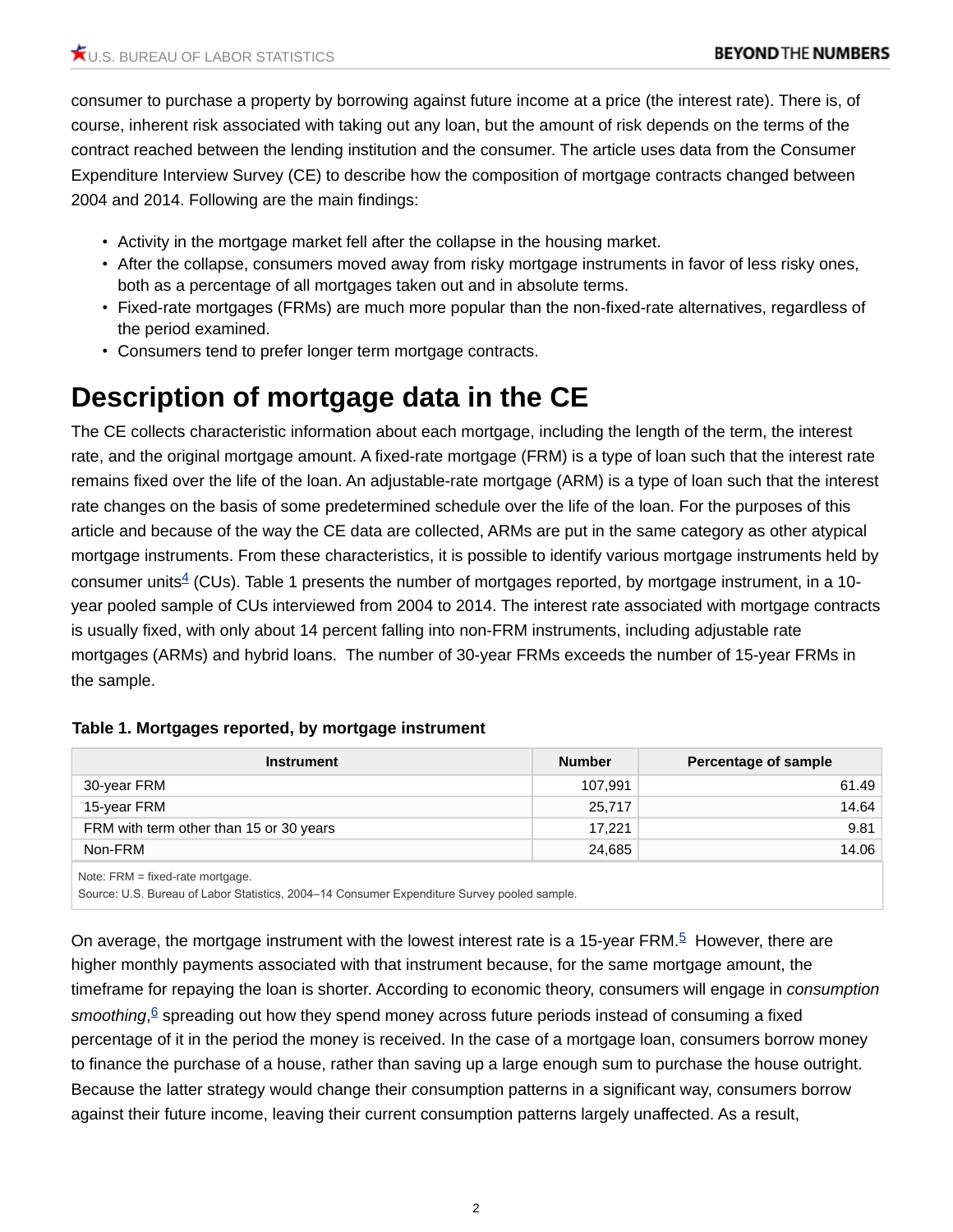consumers will attempt to minimize their monthly payments, pay off the loan over time, and maximize current consumption under the constraints of the loan borrowed against their future income. A preference for current consumption over future consumption suggests that consumers should generally prefer the longer term FRMs. This suggestion is supported by the prevalence of longer term loans in the sample. Fixed-rate mortgages with other terms (e.g., 20 years, 10 years) are chiefly special cases that follow the same general idea as a 30-year FRM or a 15-year FRM uses. Usually, the shorter the term, the higher is the monthly payment and the lower is the interest rate. Similarly, the longer the term, the lower is the monthly payment and the higher is the interest rate.

### **Interest rate risk associated with mortgage instruments**

Interest rate risk is defined as the risk associated with fluctuating interest rates. Mortgage contracts contain an inherent risk that affects lenders and borrowers differently. Generally, the riskier the mortgage is for the borrower, the lower the interest rate will be. For the borrower, an FRM is the least risky type of mortgage contract that can be signed. When the contract is signed, the borrower knows exactly how much the mortgage payments will be until the mortgage is paid off. Uncertainty is minimized, resulting in minimal risk for the borrower. The other advantage to the borrower of an FRM is a predictable tax benefit: under current tax laws, consumers can write off the interest portion of a mortgage payment. Although there is a similar tax benefit associated with an ARM, the FRM tax benefit throughout the entire term of the loan is known. This knowledge also minimizes future uncertainty and decreases risk. Consider a hypothetical fully adjustable rate loan: rates move because of changes in market conditions that affect the index on which the interest rates are based; the resulting uncertainty that is due to changing rates shifts the risk from the lender to the borrower.

From the perspective of the lender, usually a bank, the risk manifests itself differently. For the lender, a mortgage loan is an asset that provides a return based on the interest rate. The risk associated with mortgage contracts needs to be understood within the context of the liabilities that the bank holds (e.g., checkable deposits). For example, fixed-rate mortgages are riskier for lending institutions. By their nature, mortgage holders pay at the same interest rate for the life of the loan. When interest rates rise, lending institutions must pay out higher dividends to their deposit holders, although the interest income generated from the fixed-rate mortgages remains constant. However, because ARM payments fluctuate with the rise and fall in the interest rate, the risk of not being able to pay deposit holders falls. Fixed-rate mortgages are relatively less risky for consumers because the payments are fixed for the life of the loan, but they are more risky for lending institutions.

Another type of mortgage contract that reflects risk sharing between the two parties is the hybrid ARM. One type of hybrid ARM is a 5–1 ARM, in which the rate is fixed for the first 5 years and is adjusted yearly following the end of the 5-year period. This arrangement backloads the interest rate risk for the borrower.

### **CE mortgage data over time**

The sample composition of mortgage holders has changed in the CE, given the shock to the mortgage market caused by the 2007 housing market collapse. In a given year, the sample provides a snapshot of consumer choice within the loan market. It shows the number of mortgages in the sample and the distribution of types of mortgages that consumers take up. Because each interview represents an independent observation, each year is a unique collection of households and can be examined independently. Considering the risks associated with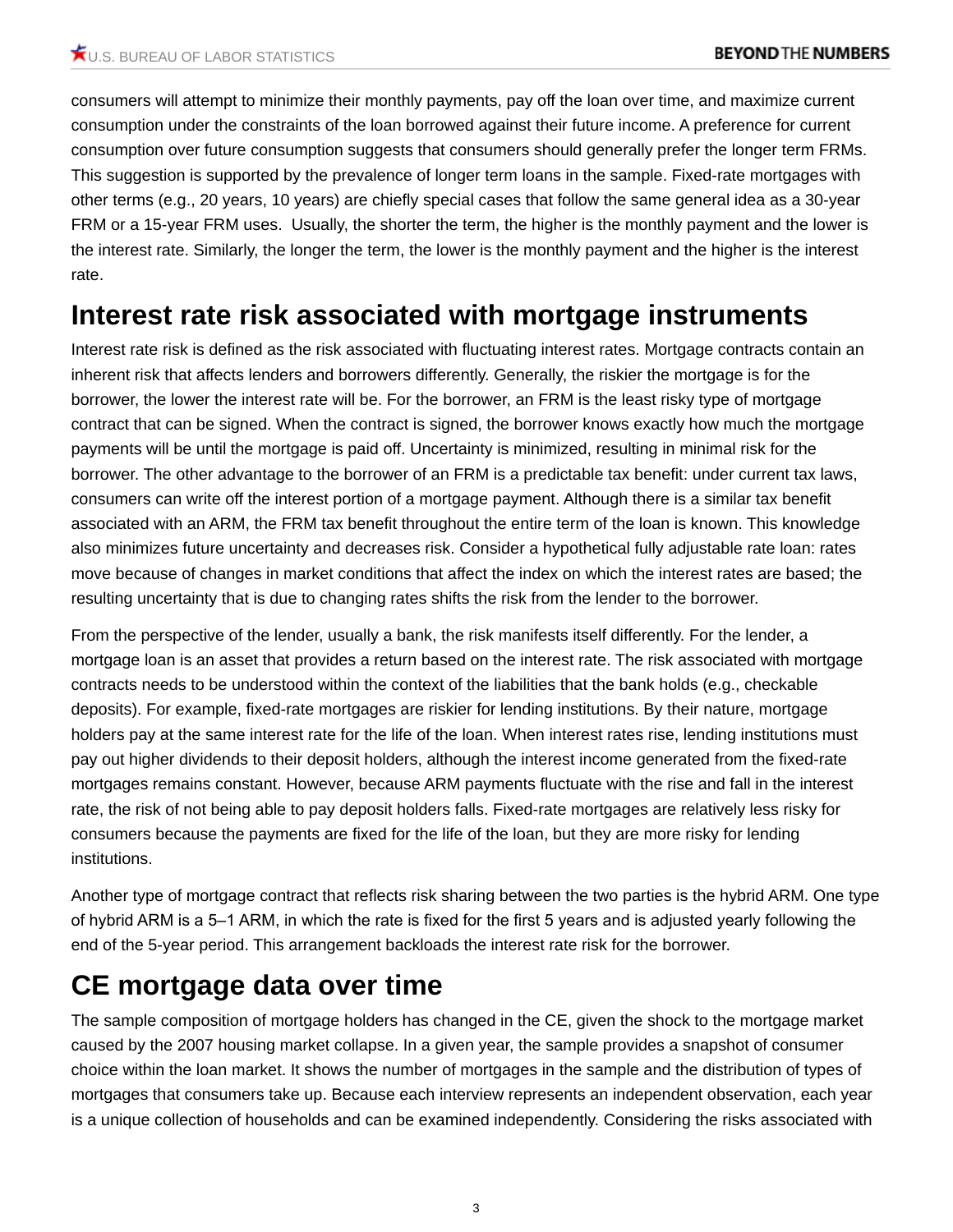a given mortgage contract, the choice a consumer unit makes in financing its purchase is one of the few ways of identifying consumer risk preference. Chart 1 shows how the composition of the various mortgage instruments in the sample changed from 2004 to 2014.



<span id="page-3-0"></span>The most commonly reported mortgage instrument, the 30-yr FRM, is also the least risky from the perspective of the borrower. The remaining mortgage contracts in the sample consist of a wide variety of mortgages with fixed and nonfixed rates. Information collected from respondents is insufficient to identify whether the mortgages in the nonfixed category are 5–1 ARMs, 10–1 ARMs, or special types of mortgages (e.g., ones with a balloon payment). As a result, all the mortgages are placed into the same category for the purposes of this analysis. In general, these types of mortgages are a higher risk for the borrower than an FRM. Non-FRMs made up a larger percentage of the sample prior to the housing market collapse. (See table 2.) Following the collapse and the start of the Great Recession, the market contained less risky loans from the perspective of the borrower as the percentage of non–fixed-rate options declined. Part of this change also came about from the general state of the economy. Interest rates dropped significantly in 2008<sup>[7](#page-7-0)</sup> and continued a downward trend through the next 5 years. Consumers are incentivized to take advantage of a downward trend with an ARM, but if their expectation is that interest rates have "bottomed out," consumers will want to lock in those rates with an FRM. How consumers select a mortgage instrument has a lot to do with their expectations and relative uncertainty about the future. A market collapse generates a lot of uncertainty, making more predictable mortgage instruments more attractive. Table 2 shows the decomposition of the annual total number of mortgages by mortgage type in the study sample.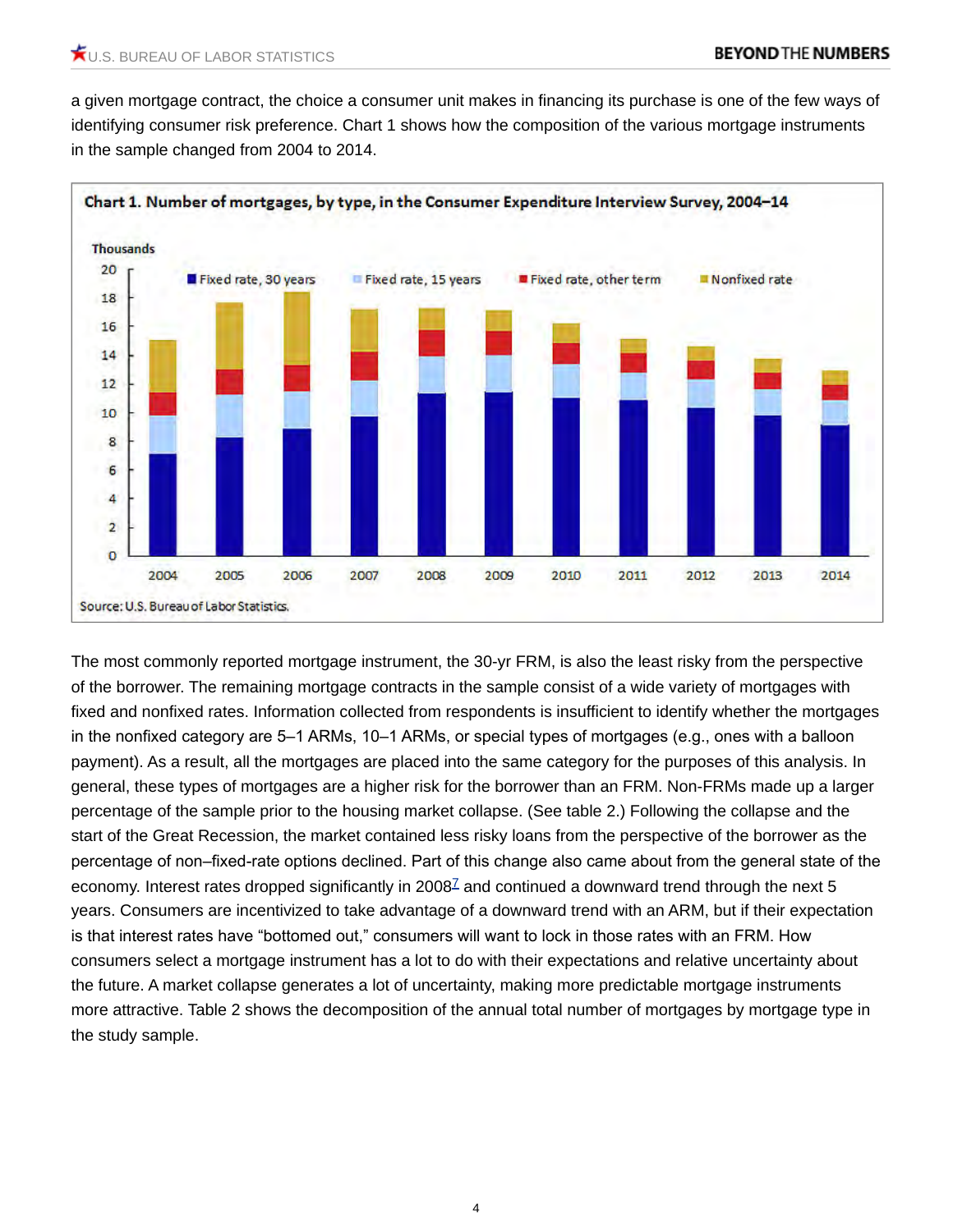|                                        |      | Percentage of all mortgages held |                                                                         |      |  |
|----------------------------------------|------|----------------------------------|-------------------------------------------------------------------------|------|--|
| Year<br>Total number of mortgages held |      |                                  | 30-year FRM 15-year FRM FRM with term other than 15 or 30 years Non-FRM |      |  |
| 15,050                                 | 47.4 | 17.9                             | 10.4                                                                    | 24.3 |  |
| 17,666                                 | 47.0 | 16.6                             | 10.0                                                                    | 26.4 |  |
| 18,407                                 | 48.3 | 14.0                             | 10.3                                                                    | 27.4 |  |
| 17,257                                 | 56.4 | 15.0                             | 11.4                                                                    | 17.4 |  |
| 17,314                                 | 65.5 | 15.0                             |                                                                         | 9.0  |  |
| 17,155                                 | 65.6 | 15.1                             | 9.8                                                                     | 8.5  |  |
| 16,265                                 | 68.0 | 14.2                             | 9.3                                                                     | 8.5  |  |
| 15,133                                 | 71.7 | 12.8                             | 9.1                                                                     | 6.4  |  |
| 14,649                                 | 70.7 | 13.6                             | 8.9                                                                     | 6.8  |  |
| 13,806                                 | 70.7 | 13.3                             | 8.8                                                                     | 7.2  |  |
| 12,912                                 | 70.8 | 13.4                             | 8.5                                                                     | 7.3  |  |
|                                        |      |                                  |                                                                         | 10.6 |  |

#### **Table 2. Mortgages held, by type, 2004–14**

Source: U.S. Bureau of Labor Statistics, 2004–14 Consumer Expenditure Survey pooled sample.

# **Comparison of types of mortgage instruments in the CE**

The total number of mortgage loans decreased following the collapse of the housing market and the advent of the Great Recession. (See table 2.) The percentage of the sample made up of 30-year FRMs accelerated when the market collapsed and then remained fairly steady throughout the 2004–14 period. FRMs with other terms decreased modestly as a percentage of mortgages over the 10-year period. The percentage of non-FRMs rose until 2006 and then dropped precipitously as the housing market collapsed. This trend suggests either that non-FRMs were offered less frequently by lending institutions, or that consumers selected less risky investments, following the market collapse. The first hypothesis cannot be addressed by using CE data alone, because it follows from the supply side of the market. However, there are implications for the supply side that are based on how consumers structure demand for mortgage instruments. If consumers selected less risky investments, then the demand for the riskier types of loans would fall, resulting in a lower price for these types of mortgage instruments or an unwillingness on the part of lending institutions to offer them at the price demanded by consumers. In order to test the second hypothesis, the data can be split into subsets of just those mortgage contracts that began between 2003 and 2008 and just those mortgage contracts that began between 2009 and 2014, and the two subsets can be compared.<sup>[8](#page-7-1)</sup> Then, given the risk profiles of the various mortgage instruments, the market collapse should result in a reorganization of mortgage instruments toward various fixed-rate options as opposed to adjustable-rate options.

<span id="page-4-0"></span>Chart 2 shows the distribution of mortgages purchased between 2003 and 2008 and the distribution of mortgages purchased between 2009 and 2014. The 2003–08 group contains 80,852 purchased mortgages, whereas the 2009–14 group contains 20,970 purchased mortgages. The difference shows the drop in activity in the market as reported by consumers in the CE.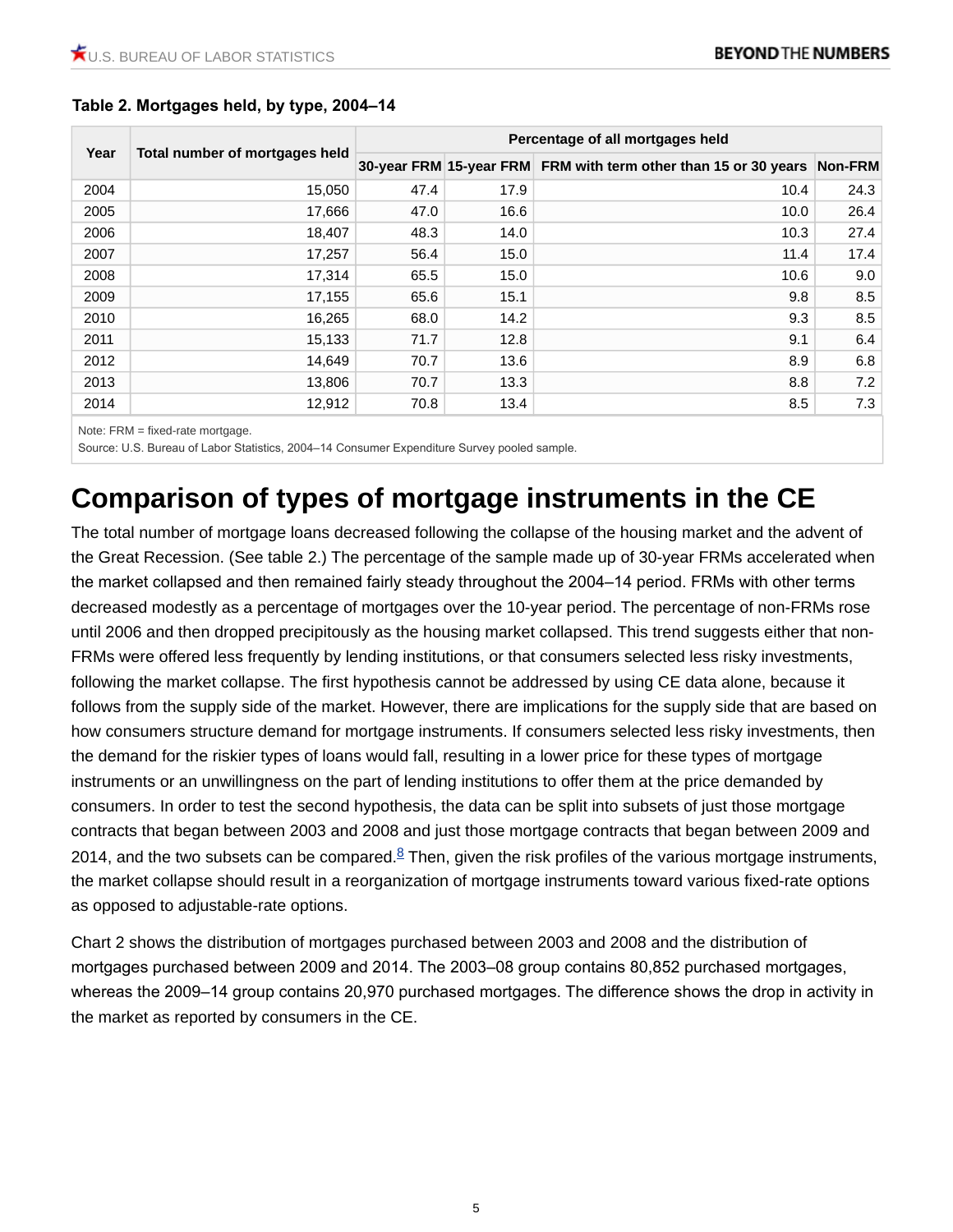

Individuals who took mortgage loans leading up to the market collapse exhibited a greater propensity to select a non-FRM than did consumers who took mortgage loans following the market collapse. Overall, fewer mortgages were taken out following the collapse of the market. Of the mortgages that were obtained prior to the collapse, approximately 16 percent were non-FRMs, compared with approximately 5 percent following the collapse. Other FRMs made up about 11 percent of the sample in both subsamples. After the collapse, 30-year FRMs controlled a greater share of the market, rising about 9 percentage points, from 60 percent over the 2003–08 period to 69 percent over the 2009–14 period. By comparison, 15-year FRMs saw a comparatively modest increase of about 3 percentage points following the collapse, from about 13 percent to 16 percent.

# **Conclusions**

It appears that, on average, consumers in the housing market selected less risky mortgage instruments after the collapse. There are several explanations for why this may be the case, such as changes in expectations and in risk evaluation. Another explanation could be that, since the Federal Reserve fixed rates at lower levels, consumers were incentivized to lock in lower rates for fixed mortgage instruments before future rate increases, such as the one in December 2015, could take effect. Consumers have been reacting to the large asset losses represented by the housing market collapse by entering the mortgage market hesitatingly following the shock and by actively choosing less risky investments in order to avoid being financially harmed in the aftermath of the collapse. Still another explanation may be related to how consumers evaluate the expected payoff of choosing a hybrid ARM. Many consumers choose hybrid ARMs because they intend to sell the property following the fixedrate period of the loan—a practice that was common during the period leading up to the housing collapse. Homes became more difficult to purchase after 2008 owing to liquidity constraints imposed by the government and lending institutions (i.e., higher down payments were required). As a result, hybrid ARMs may have become less attractive because they would be more difficult to liquidate after a fixed period. The CE does not ask the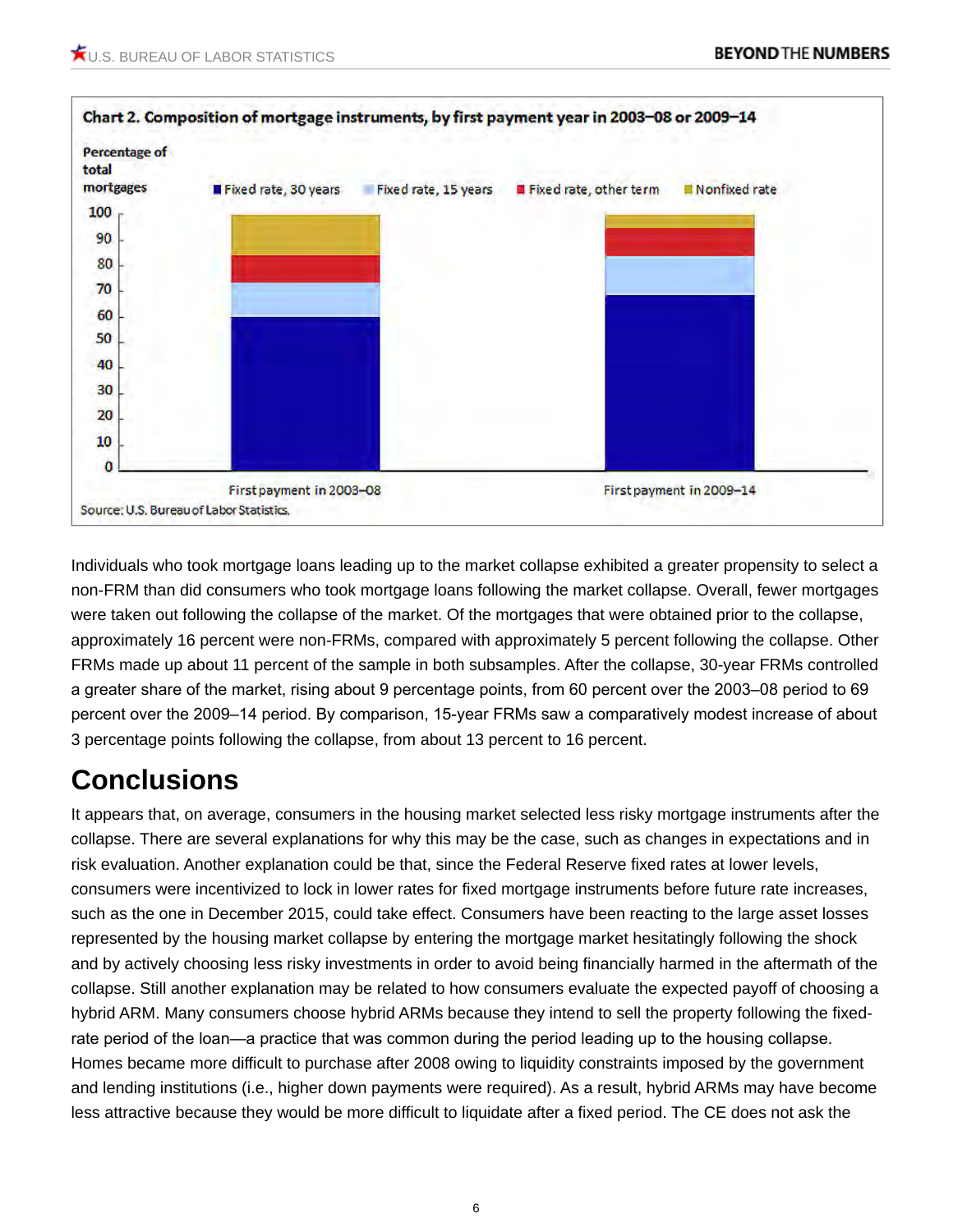questions necessary to determine whether or not a non-FRM is a hybrid ARM, so it is difficult to find out with the available data. A final explanation relates to consumers learning from the collapse. It is possible that consumers who would have selected an ARM prior to the collapse decided that that instrument was too risky for them to choose after the collapse because of how it could affect their asset value. As a result, they removed themselves from the market or chose the less risky option of an FRM. That is, their risk preference may not have changed, but their knowledge of how fluctuations in the market could affect them may have increased, altering the cost– benefit analysis of the selection of an instrument. The CE does not collect information on consumer knowledge, so testing that hypothesis is beyond the scope of this article.

This **Beyond the Numbers** summary was prepared by Taylor J. Wilson, Economist in the Process and Analysis Section, Office of Prices and Living Conditions, Email: [wilson.taylor@bls.gov,](mailto:wilson.taylor@bls.gov) Telephone: (202) 691-6550.

Information in this article will be made available upon request to individuals with sensory impairments. Voice phone: (202) 691-5200. Federal Relay Service: 1-800-877-8339. This article is in the public domain and may be reproduced without permission

#### **RELATED ARTICLES**

[Spending on mortgage interest payments and charges decreases from 2007 to 2009](https://www.bls.gov/opub/ted/2010/ted_20101014.htm)

[Patterns of homeownership, delinquency, and- foreclosure among youngest baby boomers](https://www.bls.gov/opub/btn/volume-2/patterns-of-homeownership.htm)

[More seniors are mortgage free](https://www.bls.gov/opub/ted/2000/jun/wk4/art02.htm)

#### **NOTES**

<span id="page-6-0"></span>[1](#page-0-0) The National Bureau of Economic Research determines the starting and ending dates of recessions. See *U.S. business cycle expansions and contractions* (Cambridge, MA: National Bureau of Economic Research, published daily), [http://www.nber.org/](http://www.nber.org/cycles.html) [cycles.html](http://www.nber.org/cycles.html).)

<span id="page-6-1"></span>[2](#page-0-1) Seasonally adjusted unemployment rates are given in "Labor force statistics from the Current Population Survey," in *Databases, tables & calculators by subject (*U.S. Bureau of Labor Statistics, published daily), [https://data.bls.gov/timeseries/LNS14000000.](https://data.bls.gov/timeseries/LNS14000000)

<span id="page-6-2"></span>[3](#page-0-2) After rising each year from 1991 to 2007, median housing prices fell 5.79 percent from 2007 to 2008. See "Median sales price for new houses sold in the United States (MSPNHSUS)," in *Economic Research* (Federal Reserve Bank of St. Louis, July 26, 2016), [https://research.stlouisfed.org/fred2/series/MSPNHSUS.](https://research.stlouisfed.org/fred2/series/MSPNHSUS)

<span id="page-6-3"></span> $4$  A consumer unit comprises either (1) all members of a particular household who are related by blood, marriage, adoption, or other legal arrangements; (2) a person living alone or sharing a household with others or living as a roomer in a private home or lodging house or in permanent living quarters in a hotel or motel, but who is financially independent; or (3) two or more people living together who use their income to make joint expenditure decisions.

<span id="page-6-4"></span>[5](#page-1-1) See *Owning a home* (Consumer Financial Protection Bureau), [http://www.consumerfinance.gov/owning-a-home/explore-rates/.](http://www.consumerfinance.gov/owning-a-home/explore-rates/)

<span id="page-6-5"></span>[6](#page-1-2) See Milton Friedman, *A theory of the consumption function* (Princeton, NJ: Princeton University Press, 1957), especially chapter III, pp. 20-37, <http://www.nber.org/chapters/c4405.pdf>.